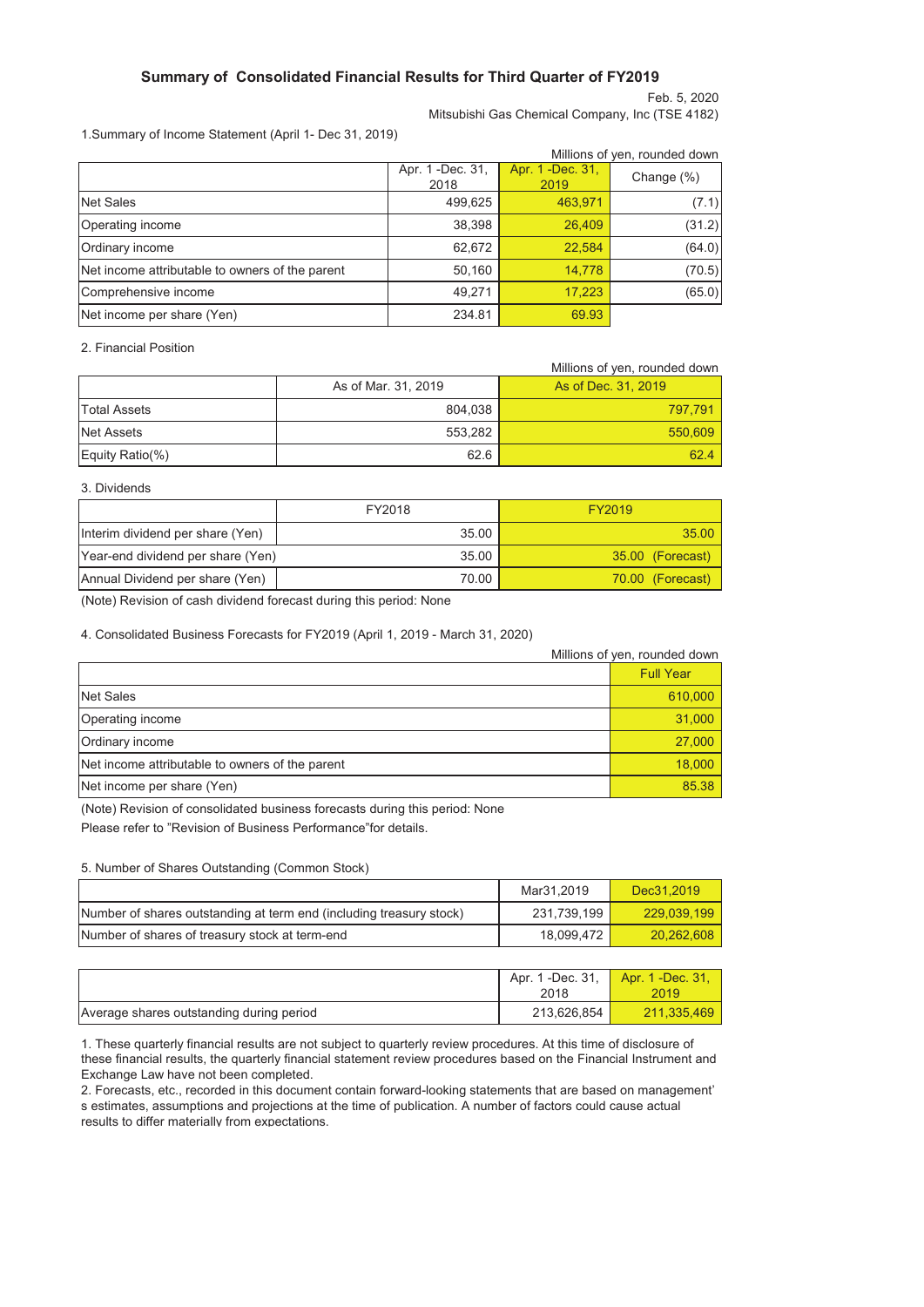|                                       |                    | As of March 31, 2019 As of December 31, 2019 |
|---------------------------------------|--------------------|----------------------------------------------|
| Assets                                |                    |                                              |
| Current assets                        |                    |                                              |
| Cash and deposits                     | 91, 130            | 84,835                                       |
| Notes and accounts receivable - trade | 155, 507           | 156, 874                                     |
| Securities                            | 23                 | 110                                          |
| Merchandise and finished goods        | 67,681             | 62,757                                       |
| Work in process                       | 13,308             | 13, 542                                      |
| Raw materials and supplies            | 38, 262            | 38, 443                                      |
| 0ther                                 | 13,965             | 15, 370                                      |
| Allowance for doubtful accounts       | $\triangle$ 1, 033 | $\triangle$ 1, 057                           |
| Total current assets                  | 378, 845           | 370, 876                                     |
| Non-current assets                    |                    |                                              |
| Property, plant and equipment         |                    |                                              |
| Buildings and structures, net         | 81,630             | 87, 150                                      |
| Machinery, equipment and vehicles,    | 78,700             | 83, 218                                      |
| net                                   |                    |                                              |
| Other, net                            | 68, 161            | 71,961                                       |
| Total property, plant and equipment   | 228, 492           | 242, 329                                     |
| Intangible assets                     |                    |                                              |
| Goodwill                              | 3,841              | 5,416                                        |
| 0ther                                 | 4,772              | 5,375                                        |
| Total intangible assets               | 8,614              | 10,792                                       |
| Investments and other assets          |                    |                                              |
| Investment securities                 | 177, 011           | 161, 104                                     |
| 0ther                                 | 11,617             | 13, 321                                      |
| Allowance for doubtful accounts       | $\triangle$ 543    | $\triangle$ 633                              |
| Total investments and other assets    | 188,086            | 173, 792                                     |
| Total non-current assets              | 425, 193           | 426, 915                                     |
| Total assets                          | 804, 038           | 797, 791                                     |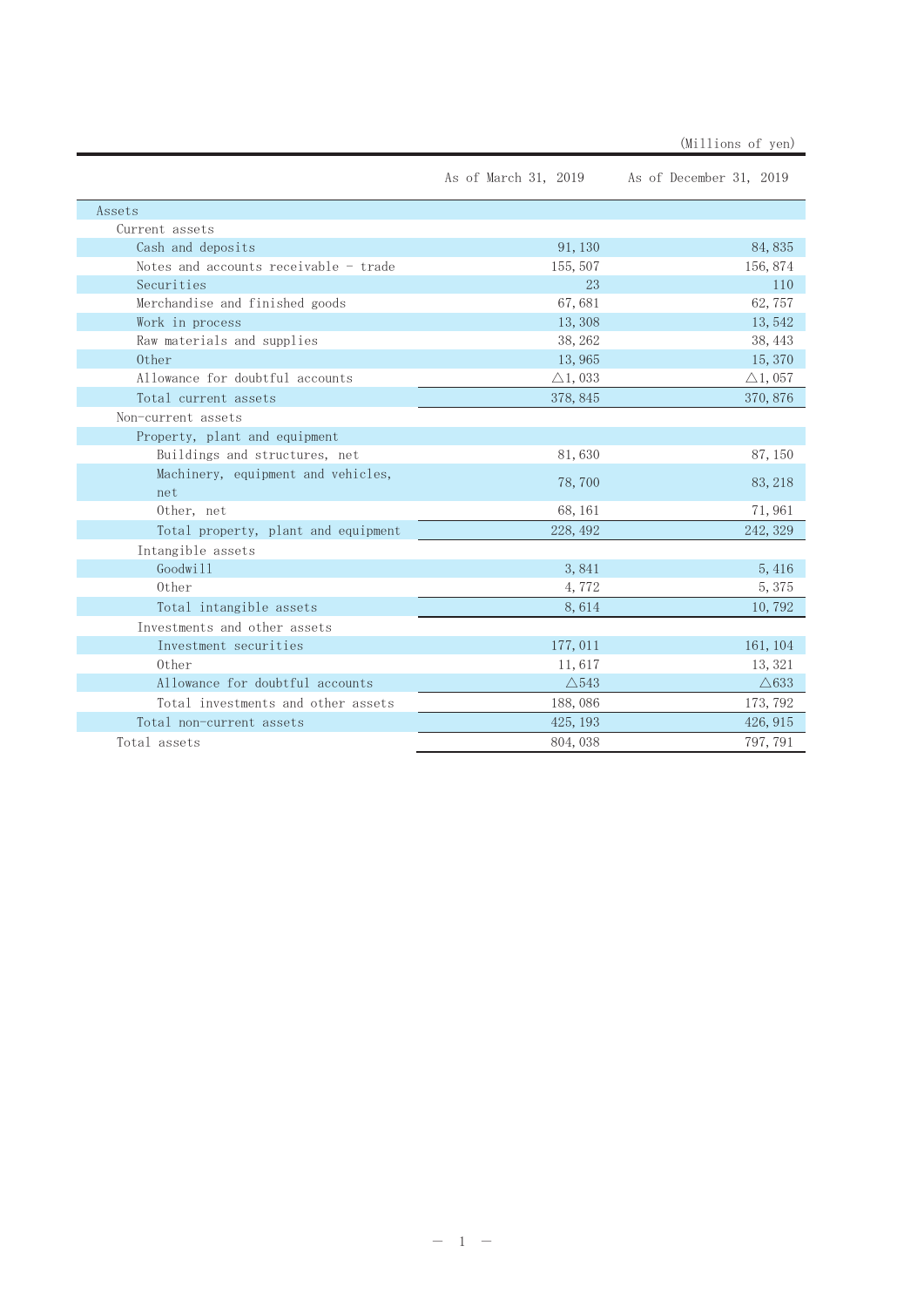|                                                           | As of March 31, 2019 | As of December 31, 2019 |
|-----------------------------------------------------------|----------------------|-------------------------|
| Liabilities                                               |                      |                         |
| Current liabilities                                       |                      |                         |
| Notes and accounts payable - trade                        | 80,089               | 87,009                  |
| Short-term borrowings                                     | 58,749               | 46,507                  |
| Income taxes payable                                      | 3,439                | 2,765                   |
| Provisions                                                | 6, 213               | 3,690                   |
| Asset retirement obligations                              | 113                  |                         |
| 0ther                                                     | 39,814               | 39,652                  |
| Total current liabilities                                 | 188, 420             | 179, 625                |
| Non-current liabilities                                   |                      |                         |
| Bonds payable                                             | 10,000               | 10,000                  |
| Long-term borrowings                                      | 26,615               | 27,502                  |
| Provisions                                                | 4,169                | 4,676                   |
| Retirement benefit liability                              | 5, 247               | 6,026                   |
| Asset retirement obligations                              | 2,324                | 3,519                   |
| 0ther                                                     | 13,978               | 15,832                  |
| Total non-current liabilities                             | 62, 336              | 67,556                  |
| Total liabilities                                         | 250, 756             | 247, 181                |
| Net assets                                                |                      |                         |
| Shareholders' equity                                      |                      |                         |
| Share capital                                             | 41,970               | 41,970                  |
| Capital surplus                                           | 34, 298              | 34, 267                 |
| Retained earnings                                         | 439,080              | 437, 335                |
| Treasury shares                                           | $\triangle$ 19, 930  | $\triangle 24, 292$     |
| Total shareholders' equity                                | 495, 418             | 489, 280                |
| Accumulated other comprehensive income                    |                      |                         |
| Valuation difference on available-for-<br>sale securities | 13,023               | 14,055                  |
| Deferred gains or losses on hedges                        | $\mathbf{1}$         | $\triangle 0$           |
| Revaluation reserve for land                              | 222                  | 184                     |
| Foreign currency translation adjustment                   | $\triangle 6, 327$   | $\triangle$ 5, 923      |
| Remeasurements of defined benefit plans                   | 623                  | 146                     |
| Total accumulated other comprehensive<br>income           | 7,542                | 8,462                   |
| Non-controlling interests                                 | 50, 321              | 52,865                  |
| Total net assets                                          | 553, 282             | 550,609                 |
| Total liabilities and net assets                          | 804, 038             | 797, 791                |

(Millions of yen)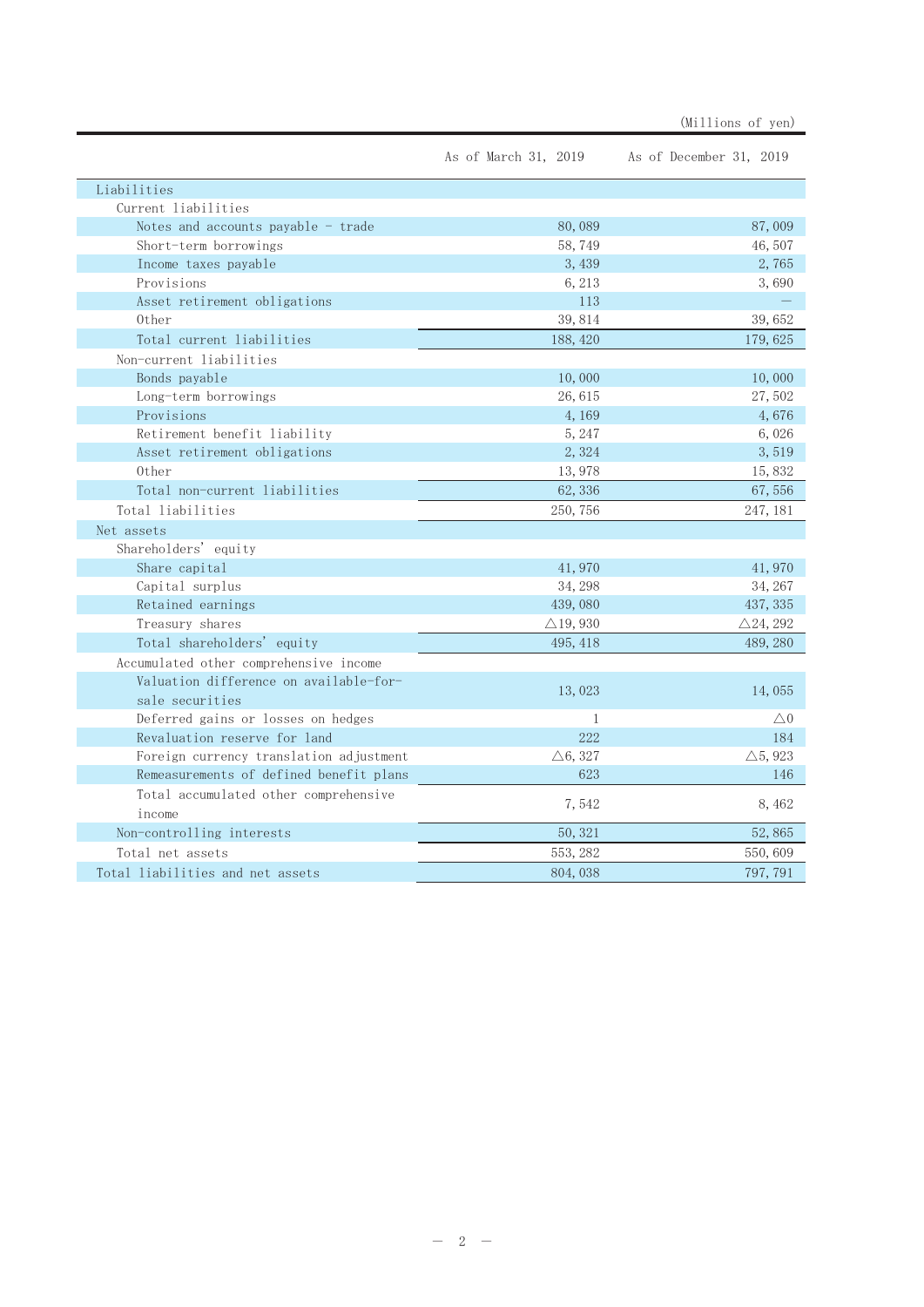|                                                                |                                        | (Millions of yen)                      |
|----------------------------------------------------------------|----------------------------------------|----------------------------------------|
|                                                                | Nine months ended<br>December 31, 2018 | Nine months ended<br>December 31, 2019 |
| Net sales                                                      | 499, 625                               | 463, 971                               |
| Cost of sales                                                  | 390, 064                               | 365, 698                               |
| Gross profit                                                   | 109,560                                | 98, 273                                |
| Selling, general and administrative expenses                   | 71, 161                                | 71,863                                 |
| Operating profit                                               | 38, 398                                | 26, 409                                |
| Non-operating income                                           |                                        |                                        |
| Interest income                                                | 435                                    | 420                                    |
| Dividend income                                                | 2,089                                  | 2,017                                  |
| Rental income                                                  | 1,211                                  | 1,125                                  |
| Share of profit of entities accounted for                      | 24, 494                                |                                        |
| using equity method                                            |                                        |                                        |
| 0ther                                                          | 1,496                                  | 1,068                                  |
| Total non-operating income                                     | 29,726                                 | 4,632                                  |
| Non-operating expenses                                         |                                        |                                        |
| Interest expenses                                              | 791                                    | 725                                    |
| Personnel expenses for seconded employees                      | 1,248                                  | 1,174                                  |
| Rental expenses                                                | 1,187                                  | 1,160                                  |
| Share of loss of entities accounted for<br>using equity method |                                        | 3, 234                                 |
| 0ther                                                          | 2,225                                  | 2, 162                                 |
| Total non-operating expenses                                   | 5,452                                  | 8,457                                  |
| Ordinary profit                                                | 62,672                                 | 22,584                                 |
| Extraordinary income                                           |                                        |                                        |
| Gain on sales of investment securities                         | 989                                    | 2, 293                                 |
| Gain on step acquisitions                                      |                                        | 1,016                                  |
| Insurance claim income                                         |                                        | 564                                    |
| Gain on sales of non-current assets                            | 714                                    |                                        |
| Total extraordinary income                                     | 1,704                                  | 3,874                                  |
| Extraordinary losses                                           |                                        |                                        |
| Provision for loss on guarantees                               | 711                                    | 439                                    |
| Loss on disposal of non-current assets                         | 120                                    | 357                                    |
| Provision for loss on compensation                             |                                        | 220                                    |
| Accident loss                                                  |                                        | 193                                    |
| Provision for loss on business of                              |                                        | 143                                    |
| subsidiaries and associates                                    |                                        |                                        |
| Loss on valuation of investment                                | 669                                    |                                        |
| securities                                                     |                                        |                                        |
| Total extraordinary losses                                     | 1,501                                  | 1,353                                  |
| Profit before income taxes                                     | 62,875                                 | 25, 105                                |
| Income taxes                                                   | 9,757                                  | 7,525                                  |
| Profit                                                         | 53, 117                                | 17,580                                 |
| Profit attributable to non-controlling<br>interests            | 2,957                                  | 2,802                                  |
| Profit attributable to owners of parent                        | 50, 160                                | 14,778                                 |
|                                                                |                                        |                                        |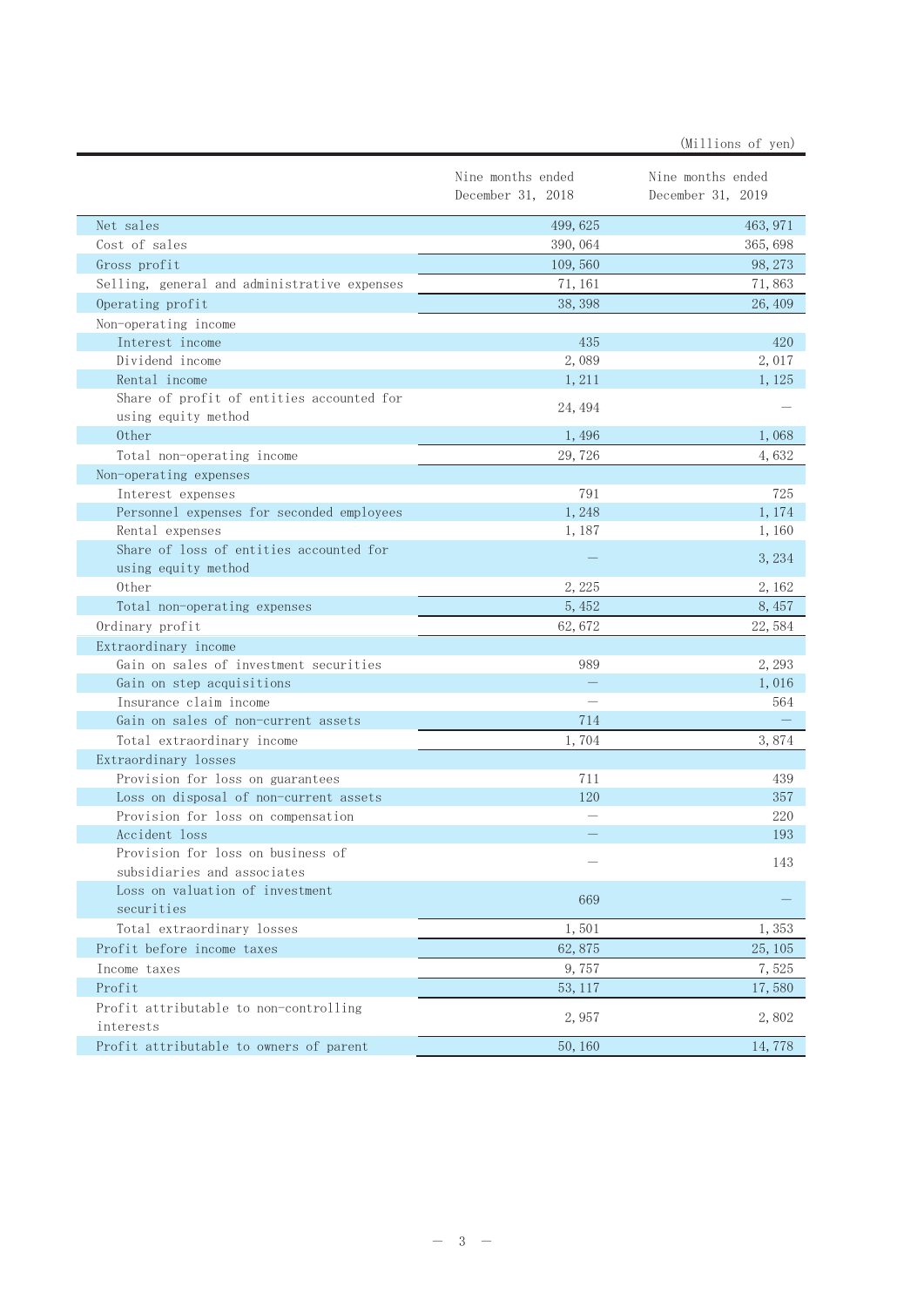|                                                                                         |                                        | (Millions of yen)                      |
|-----------------------------------------------------------------------------------------|----------------------------------------|----------------------------------------|
|                                                                                         | Nine months ended<br>December 31, 2018 | Nine months ended<br>December 31, 2019 |
| Profit                                                                                  | 53, 117                                | 17,580                                 |
| Other comprehensive income                                                              |                                        |                                        |
| Valuation difference on available-for-<br>sale securities                               | $\triangle$ 5,010                      | 1, 110                                 |
| Deferred gains or losses on hedges                                                      | $\triangle$ 1                          | $\wedge$ 1                             |
| Foreign currency translation adjustment                                                 | $\triangle$ 1, 041                     | $\triangle$ 3, 302                     |
| Remeasurements of defined benefit plans,<br>net of tax                                  | $\triangle$ 458                        | $\triangle$ 270                        |
| Share of other comprehensive income of<br>entities accounted for using equity<br>method | 2,665                                  | 2,108                                  |
| Total other comprehensive income                                                        | $\triangle$ 3, 846                     | $\triangle$ 356                        |
| Comprehensive income                                                                    | 49, 271                                | 17, 223                                |
| Comprehensive income attributable to                                                    |                                        |                                        |
| Comprehensive income attributable to<br>owners of parent                                | 47,048                                 | 15,752                                 |
| Comprehensive income attributable to non-<br>controlling interests                      | 2, 222                                 | 1,470                                  |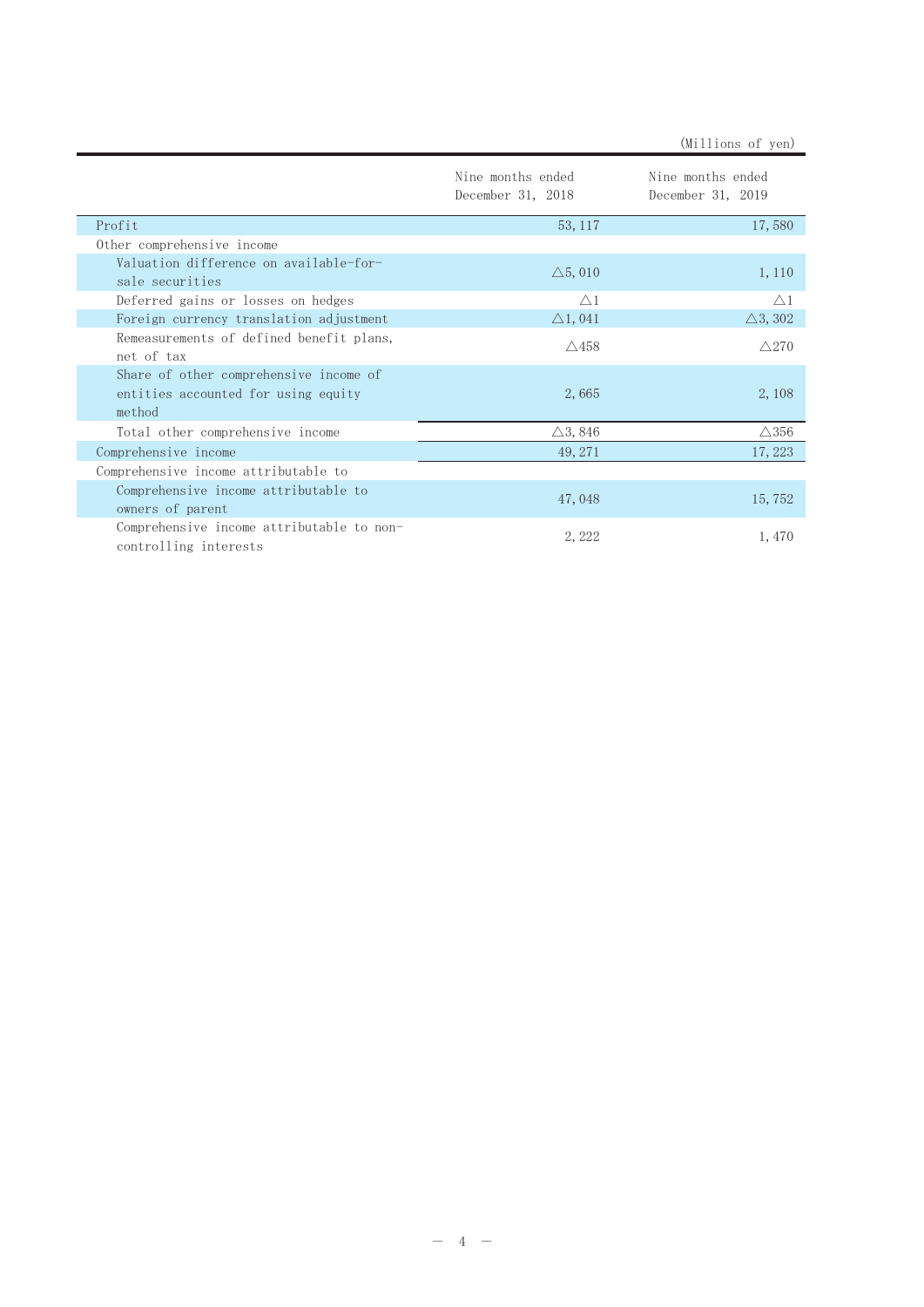#### **3.Segment Information**

|                         | (Billions of yen, rounded down)           |         |         |        |  |                  |           |
|-------------------------|-------------------------------------------|---------|---------|--------|--|------------------|-----------|
|                         |                                           | FY 2018 | FY 2019 |        |  | FY2018           | FY 2019   |
|                         |                                           | $1-3Q$  | $1-3Q$  | Change |  | <b>Full Year</b> | Full Year |
|                         |                                           |         |         |        |  | Result           | Forecast  |
| Net sales               |                                           | 499.6   | 463.9   | (35.6) |  | 648.9            | 610.0     |
|                         | <b>Natural Gas Chemicals</b>              | 144.3   | 126.7   | (17.6) |  | 188.3            | 170.9     |
|                         | <b>Aromatic Chemicals</b>                 | 162.7   | 153.9   | (8.7)  |  | 211.7            | 198.5     |
|                         | <b>Specialty Chemicals</b>                | 158.7   | 152.5   | (6.1)  |  | 205.7            | 202.9     |
|                         | <b>Information and Advanced Materials</b> | 40.8    | 40.8    | 0.0    |  | 51.9             | 53.4      |
|                         | Other and Adjustment                      | (7.1)   | (10.1)  | (3.0)  |  | (8.7)            | (15.9)    |
| Operating income (loss) |                                           | 38.3    | 26.4    | (11.9) |  | 41.3             | 31.0      |
|                         | <b>Natural Gas Chemicals</b>              | 3.1     | (0)     | (3.1)  |  | 3.3              | (0.1)     |
|                         | <b>Aromatic Chemicals</b>                 | 15.5    | 11.2    | (4.3)  |  | 14.6             | 11.0      |
|                         | <b>Specialty Chemicals</b>                | 17.8    | 13.1    | (4.6)  |  | 21.2             | 18.1      |
|                         | <b>Information and Advanced Materials</b> | 3.7     | 3.9     | 0.2    |  | 3.9              | 4.7       |
|                         | Other and Adjustment                      | (1.8)   | (1.9)   | (0)    |  | (1.8)            | (2.7)     |
| Non-operating profit    |                                           | 24.2    | (3.8)   | (28.0) |  | 27.8             | (4.0)     |
| Ordinary income         |                                           | 62.6    | 22.5    | (40.0) |  | 69.1             | 27.0      |
|                         | <b>Natural Gas Chemicals</b>              | 20.7    | (6.5)   | (27.3) |  | 22.6             | (6.5)     |
|                         | <b>Aromatic Chemicals</b>                 | 15.0    | 10.6    | (4.3)  |  | 13.9             | 10.1      |
|                         | <b>Specialty Chemicals</b>                | 23.0    | 15.0    | (7.9)  |  | 28.2             | 20.3      |
|                         | Information and Advanced Materials        | 4.3     | 4.2     | (0)    |  | 4.4              | 4.9       |
|                         | Other and Adjustment                      | (0.4)   | (0.8)   | (0.3)  |  | (0.1)            | (1.9)     |

### **4.Other Information 1**

|                                |           | FY2015  | FY2016 | FY2017 | FY2018 | FY2019   |
|--------------------------------|-----------|---------|--------|--------|--------|----------|
|                                |           |         |        |        |        | Forecast |
| Investments                    | Full year | 30.5    | 35.0   | 30.9   | 39.2   | 48.0     |
| (Billions of yen)              | $1-3Q$    | 22.6    | 24.1   | 23.2   | 28.7   | 32.1     |
| Depreciation &<br>amortization | Full year | 26.7    | 25.6   | 27.0   | 27.4   | 29.0     |
| (Billions of ven)              | $1-3Q$    | 19.8    | 18.8   | 20.0   | 20.3   | 21.9     |
| R&D expenditures               | Full year | 18.9    | 19.2   | 18.9   | 18.6   | 20.0     |
| (Billions of yen)              | $1-3Q$    | 13.7    | 14.2   | 14.2   | 13.8   | 14.0     |
| Number of Staff                | Year-end  | 8,176   | 8,034  | 8,009  | 8,276  | 9,016    |
| ROA (Ordinary income)          |           | 5.9%    | 8.4%   | 10.6%  | 8.7%   | 3.4%     |
| ROE (Net income)               |           | $9.0\%$ | 12.0%  | 13.6%  | 11.3%  | 3.6%     |

### **5.Other Information 2**

|                                                |            | FY2015<br>FY2016<br>FY2017 |              |             | FY2018     |              | FY2019       |              |              |          |
|------------------------------------------------|------------|----------------------------|--------------|-------------|------------|--------------|--------------|--------------|--------------|----------|
|                                                |            | Result                     | Result       |             | Result     |              | Result       |              | Result       | Forecast |
|                                                | First half | Second half                | First half   | Second half | First half | Second half  | $1-3Q$       | 4Q           | $1-3Q$       | 4Q       |
| Exchange Rate<br>(JPY/USD, Average)            | 122        | 118                        | 105          | 112         | 111        | 111          | 111          | 110          | 109          | 105      |
| <b>Exchange Rate</b><br>(JPY/EUR, Average)     | 135        | 130                        | 118          | 119         | 126        | 133          | 129          | 125          | 121          | 120      |
| crude oil (Dubai)<br>(USD/BBL)                 | 56         | 36                         | 43           | 51          | 50         | 62           | 71           | 64           | 64           | 65       |
| Methanol (USD/MT,<br>Asian average spot price) | 301        | 230                        | 230          | 327         | 296        | 381          | 394          | 304          | 265          | 260      |
| Mixed Xylene<br>(USD/MT)                       | 740        | 630                        | 660          | 680         | 650        | 725          | 825          | 675          | 700          | 690      |
| <b>Bisphenol A</b>                             | 950        | 850                        | 1,000        | 1,000       | 1,100      | 1,200        | 1,200        | 1,250        | 1,000        | 1,100    |
| $(USD/MT)^*$                                   | ~1,500     | ~1,100                     | ~1,200       | ~1,400      | ~1,300     | ~1,700       | ~1,900       | ~1,500       | ~1,450       | ~1,450   |
| Polycarbonate                                  | 2,100      | 2,000                      | 2,200        | 2,400       | 2,500      | 2,900        | 2,100        | 2,100        | 1,800        | 1,700    |
| $(USD/MT)^*$                                   | ~2,650     | $\sim$ 2,400               | $\sim$ 2,500 | ~2,800      | ~2,900     | $\sim$ 3,900 | $\sim$ 3,800 | $\sim$ 2,300 | $\sim$ 2,250 | ~2,100   |

\*Describe the minimum and maximum values during the period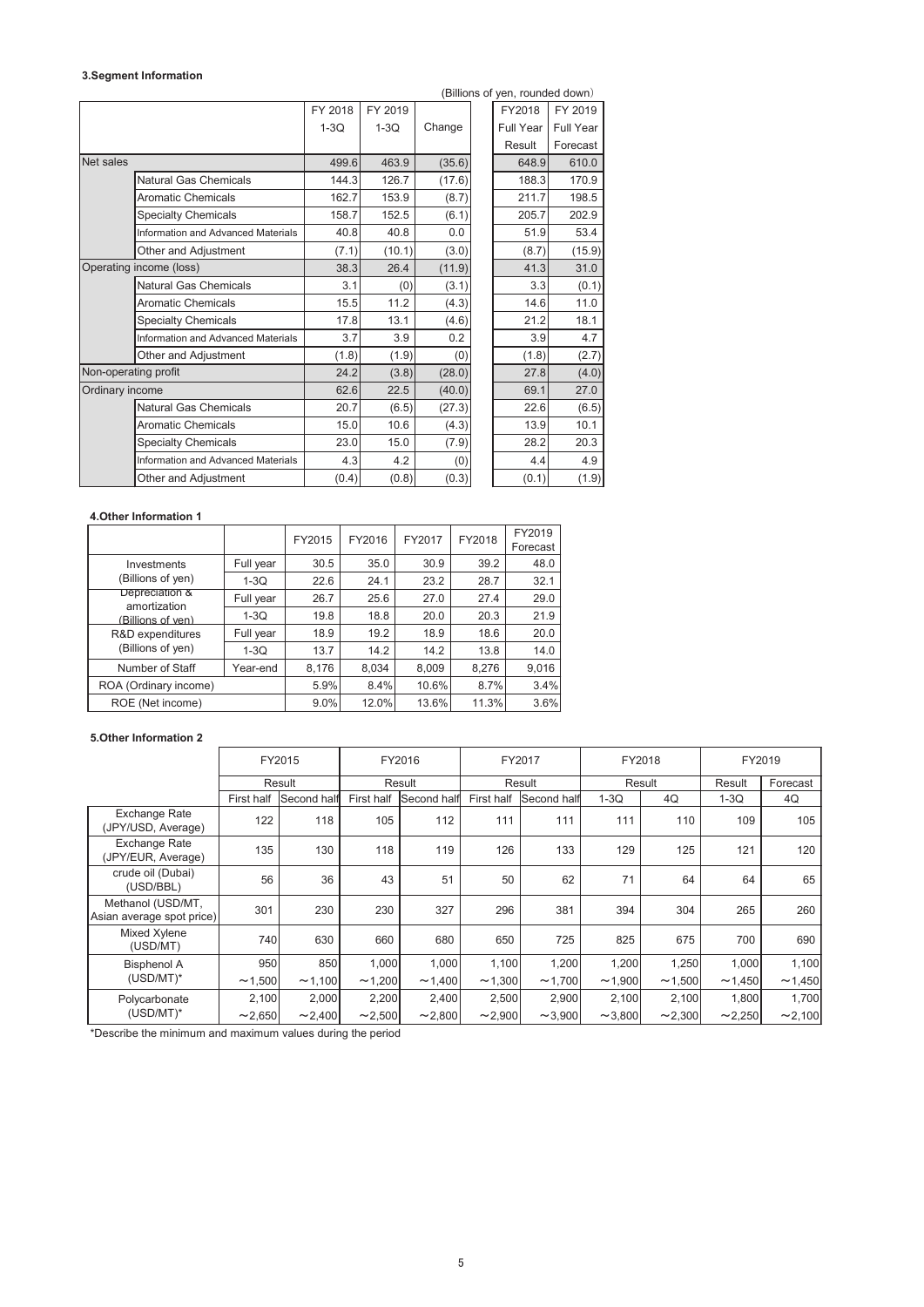# **Qualitative Information**

|                                      |               |               | (Billions of yen) |
|--------------------------------------|---------------|---------------|-------------------|
|                                      | Apr.1-Dec.31, | Apr.1-Dec.31, | Change            |
|                                      | 2018          | 2019          |                   |
| Net sales                            | 499.6         | 463.9         | (35.6)            |
| Operating income                     | 38.3          | 26.4          | (11.9)            |
| Ordinary income                      | 62.6          | 22.5          | (40.0)            |
| Net income attributable to owners of | 50.1          | 14.7          |                   |
| the parent                           |               |               | (35.3)            |

# **Consolidated Business Results for This Period Overview of Results**

During the first nine months of the fiscal year ending March 2020 (April 1 – December 31, 2019), the world economy slowly recovered overall. However, there was also a looming sense of uncertainty due to heightening tension between the United States and China over trade issues and growing concerns about the impact of China's decelerating economic growth and the fallout from issues surrounding Brexit. The Japanese economy saw gradual overall recovery, including continued improvement in employment, despite ongoing stagnation in production and exports.

The management environment of the MGC Group remained challenging, as market prices of such key products as methanol, polycarbonates, purified isophthalic acid and other general-purpose products remained sluggish.

The MGC Group's net sales decreased year on year, reflecting the decline in market prices for methanol, polycarbonates and other products.

Group operating income also fell year on year, despite an increase in the sales volume of optical polymer for use in such applications as smartphone camera lenses and that of specialty aromatic chemical products, due to drops in market prices for such products as polycarbonates, purified isophthalic acid and methanol.

Ordinary income also decreased, due to the fall in operating income as well as a significant deterioration in equity in earnings (losses) of affiliated companies related to overseas methanol producing companies. This reflected falling methanol market prices as well as one-off costs recorded at a joint venture, described below, in Saudi Arabia.

As previously announced, from the first quarter onward, MGC's Consolidated Financial Statements reflect the impact of the decreased ratio of equity held by Japan Saudi Arabia Methanol Co., Inc. (JSMC), an equity method affiliate, in the Saudi Methanol Company (AR-RAZI) and amortization costs associated with cash to be paid as consideration for the continuation of the joint venture status of AR-RAZI. MGC also recorded one-off costs totaling ¥7.8 billion, including loss related to the sale of shares of AR-RAZI as well as additional tax-related expenses. The aforementioned factors are included in equity in losses of affiliates.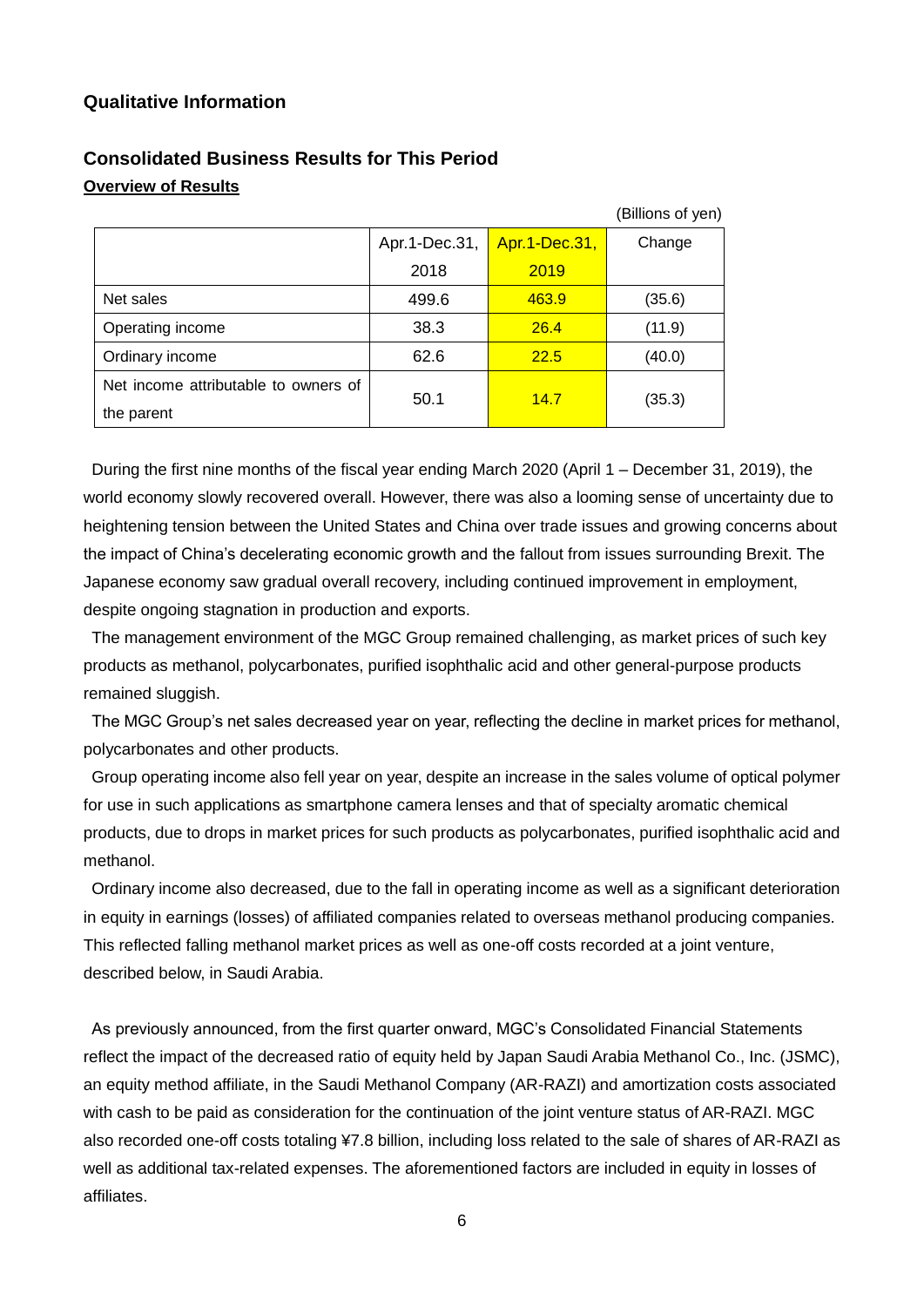# **Results by Business Segment**

## **Natural Gas Chemicals**

|                  |               |               | (Billions of yen) |
|------------------|---------------|---------------|-------------------|
|                  | Apr.1-Dec.31, | Apr.1-Dec.31, | Change            |
|                  | 2018          | 2019          |                   |
| Sales            | 138.0         | 118.4         | (19.6)            |
| Operating income | 3.1           | (0)           | (3.1)             |
| Ordinary income  | 20.7          | (6.5)         | (27.3)            |

The methanol business saw decreases in both net sales and earnings due to a decrease in market prices compared with the same period of the previous year.

Methanol and ammonia-based chemicals posted a decrease in earnings compared with the same period of the previous fiscal year due to lower market prices of MMA and neopentyl glycol.

Crude oil and other energy sources achieved a year-on-year improvement in results, thanks in part to higher crude oil sales volume.

## **Aromatic Chemicals**

|                  |               |               | (Billions of yen) |
|------------------|---------------|---------------|-------------------|
|                  | Apr.1-Dec.31, | Apr.1-Dec.31, | Change            |
|                  | 2018          | 2019          |                   |
| Sales            | 162.3         | 153.2         | (9.0)             |
| Operating income | 15.5          | 11.2          | (4.3)             |
| Ordinary income  | 15.0          | 10.6          | (4.3)             |

Specialty aromatic chemical products posted increases in net sales and earnings from the same period of the previous fiscal year, due in part to growing sales volume of meta-xylenediamine and aromatic aldehydes.

General-purpose aromatic chemical products suffered decreases in net sales and earnings compared with the same period of the previous fiscal year. Negative factors included lower sales prices of purified isophthalic acid and meta-xylene.

Foamed plastics suffered a year-on-year decline in earnings, primarily due to weak demand and a rise in fixed costs associated with the construction of production systems to meet new demand.